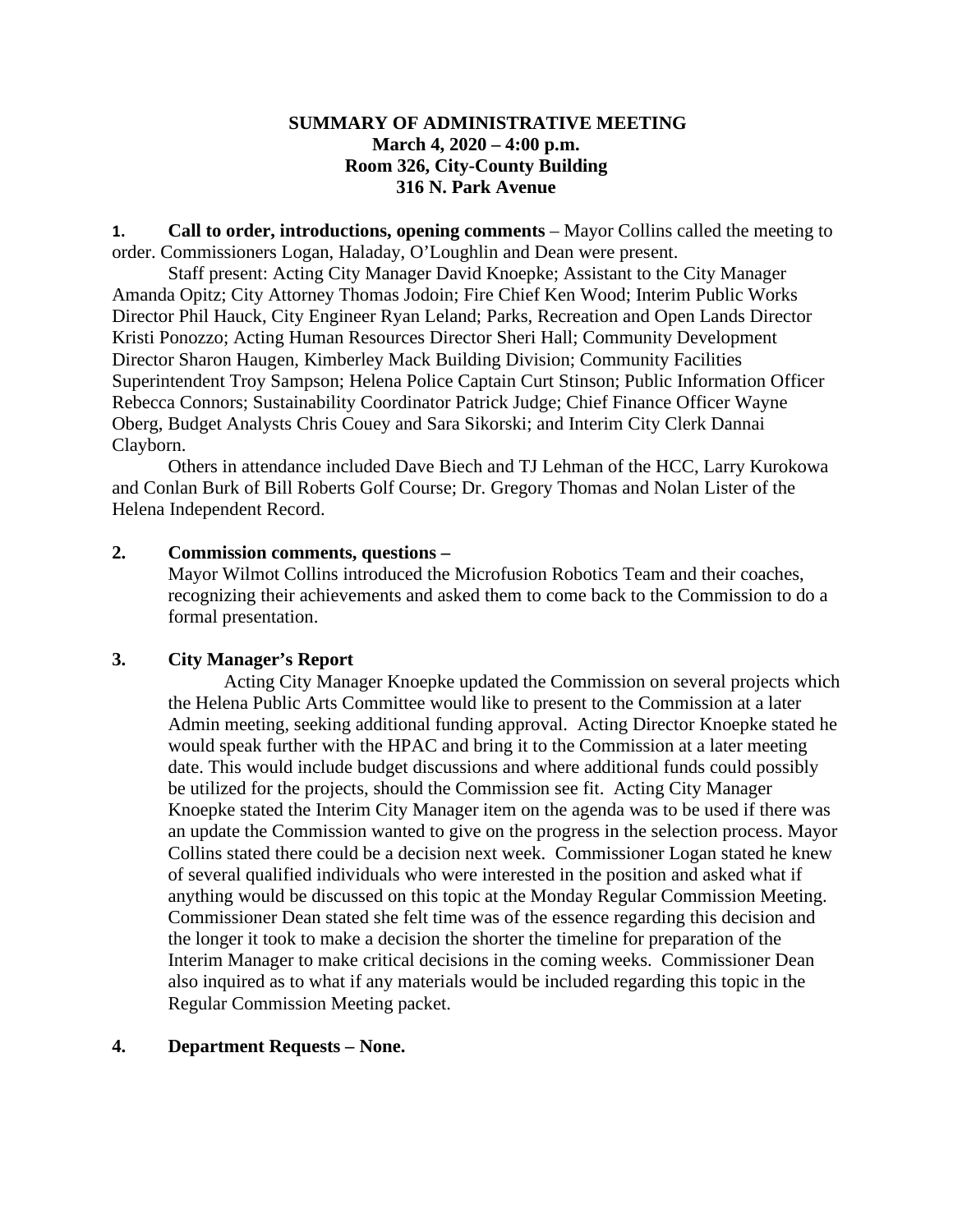#### **5. Department Presentations**

**a. PUBLIC WORKS/ENGINEERING - Engineering Update -Major Capital Projects with focus on the Knight Street Sidewalk Project and Rodney Street Project.**

City Engineer Ryan Leland reported staff will be providing on-going engineering project updates of the Major Capital Projects. Staff will focus on two specific projects the Knight Street Sidewalk Project and Rodney Street Improvement Project. With the Knight Street Project, staff will be asking for direction from the Commission on whether they are willing to fund the construction of the project. With the Rodney Street Project, staff will be giving an update on the design and public comment.

The Knight Street Project has been an on and off project for almost the past 20 years. The project consists of installing new sidewalks on both sides of Knight Street from Benton Avenue to CR Anderson School, approximately eight blocks. The City Commission budgeted \$150,000 from the Street Maintenance to start the design of the project and get public comment. Staff and the consultant have held one public meeting at CR Anderson School, an administrative meeting, and block meetings with each individual block to get public input on the conceptual design that meets City Standards. City's Consultant has completed two designs for the sidewalks, the original following City Standards with mainly 7-foot boulevards and 5-foot sidewalks and a neighborhood design that would include mainly curbside sidewalks. The neighborhood design is based off the public comments from the public meetings and the individual block meetings. Both designs, the boulevard and the curbside, are relatively the same budget estimate.

The current estimate for the project is approximately \$800K. This estimate represents the full project with sidewalks on both sides of the street from Benton to CR Anderson School. Staff would like to determine if the Commission is willing to fund the whole project or just a portion of the project. Staff can change the project to fit any funding level the Commission desires. Staff will be able to discuss the various options with estimated costs. Once the funding level is determined, staff will bring back the design to update the Commission.

Commissioner O'Loughlin asked how this might impact the Street Maintenance Fund, and if an update from staff could be provided to the Commission at a later date on the balance of this fund. The Commissioner stated this was a priority project for the "safe routes to school" Commission objective, but when taking into the consideration of the amount of funding available this may impact the Commission's approach to how to prioritize or phase this project and others.

Staff will be presenting an update on the First Phase of the Rodney Street Reconstruction Project, which will reconstruct Rodney Street from Broadway Avenue to 9th Avenue. The project includes street reconstruction, water, sewer, and storm water replacement and improvements. Staff held two public meetings prior to hiring a consultant to start the design of the project and then held two additional public meetings with the consultant at 30% and 60% design. The main comments that staff heard at the original public meetings were to keep the overall feel of the street the same, keep the trees, and add landscaping and trees to the commercial area. The consultant and staff designed the street to meet City Standards with 10-foot travel lanes, 6-foot parking lanes, and curb and gutter (an additional 2-feet). The sidewalk varies from 5-foot curbside sidewalks to 7-foot boulevards with 8-foot sidewalks.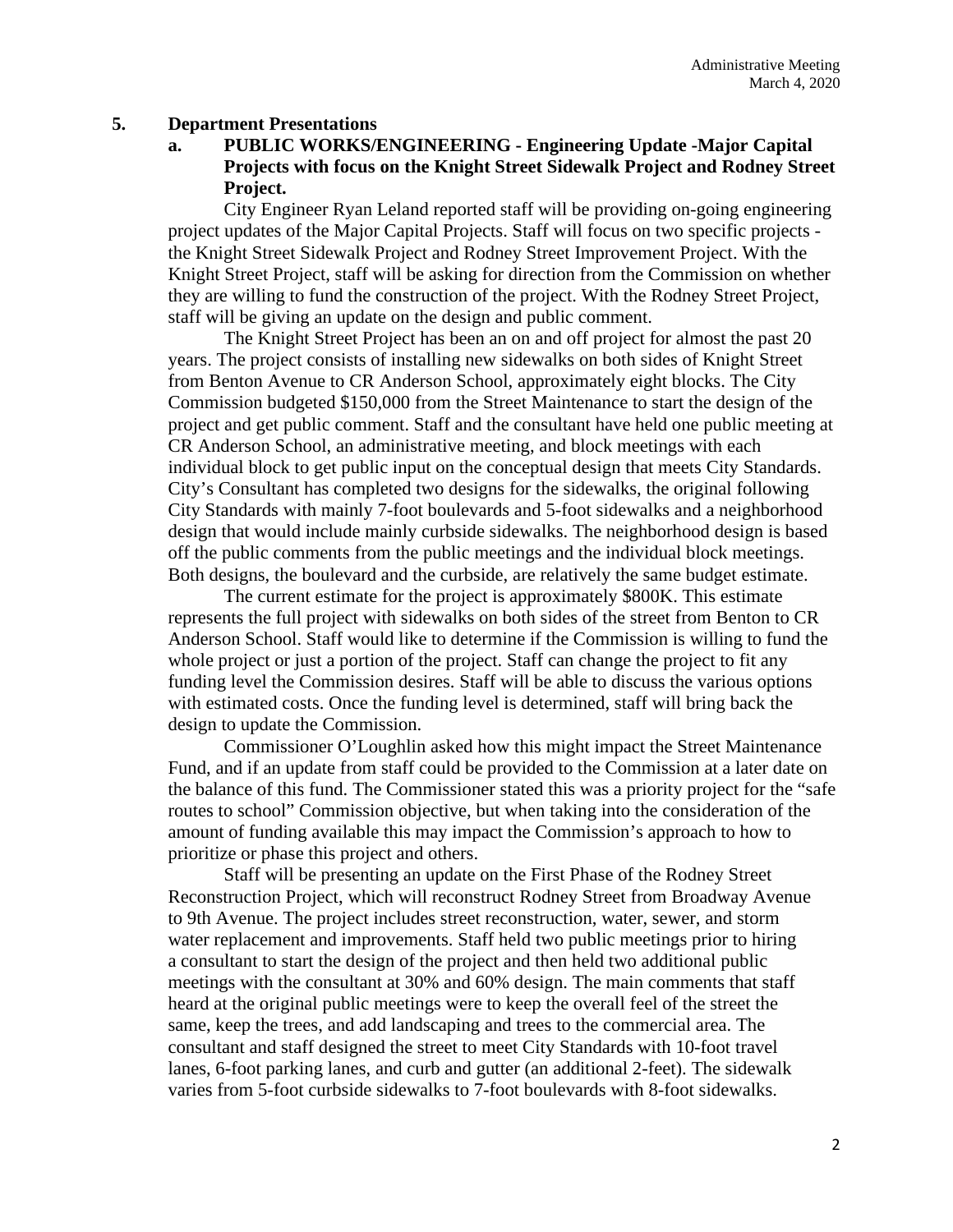With the City Standard travel lanes and parking lanes the street is proposed to be narrowed around 3-feet (1.5-feet each side). In addition, bulb-outs are proposed for pedestrian safety and areas for additional landscaping. At the landowner public meeting overall comment was that the street width was already too narrow and the bulb-outs would make it difficult for delivery trucks and are not needed for pedestrian safety. Based on the comments, staff is modifying the design to keep the existing street width and modify but not eliminate the bulb-outs. The schedule for the project is to modify and complete the design to 90%. At the 90% design the staff will hold another public meeting, provide updates at the administrative, NMTAC, and HCC meetings. Staff is hoping to have the meeting in early April. After the public meetings, the plans will be complete to 100% with a projected bid advertisement at the end of May and to start construction in June or July. Acting City Manager Knoepke stated due to comments and discussion regarding debt servicing of the Rodney Street Project, he would work with Staff to provide a budget analysis of this project along with the Knight Street project at a later meeting date. Commissioner Dean asked for clarification from the City Engineer on how best to handle the allocation of funds for the Knight Street Project, and if there was any Federal funding available or was Federal funding was sought for the Knight Street project. Mr. Leland stated it seemed a budget amendment would be best for the allocation of funds and grant funding at a Federal level was not pursued as part of this project, due to the level of competition for this money and the level of this project. Commissioner Logan asked for a summary of the processes used for installing sidewalks into neighborhoods. Further discussion occurred about the current plans and outreach to the public in meetings and other forms regarding the Rodney Street project. A meeting was being held the following evening with the public regarding utilities and landscaping. Acting Director Knoepke spoke to the plans and outreach to the businesses regarding the snow removal plans for the Rodney Street area. Commissioner Haladay stated he had heard concerns from local business in the area specific to the 'bulb-outs' and what discussions had been had on this matter. Mr. Knoepke stated there were ongoing discussions regarding this matter, and a compromise would need to be found regarding the concerns and pedestrian safety.

## **6. Committee discussions – None received.**

#### **7. Review of agenda for March 9, 2020 Commission meeting**

**8. Public comment –**

Lynn Boone offered public comment expressing concerns over the budget and city expenditures.

## **9. Litigation Strategy** – **None.**

**11. Commission discussion and direction to City Manager – direction previously given.** Acting City Manager Knoepke stated he understood his direction to include: City Staff would bring back to the Commission further discussion regarding the HPAC projects to include more detailed cost projections; Budget discussions with the Commission would be scheduled for April and this would also include the budget